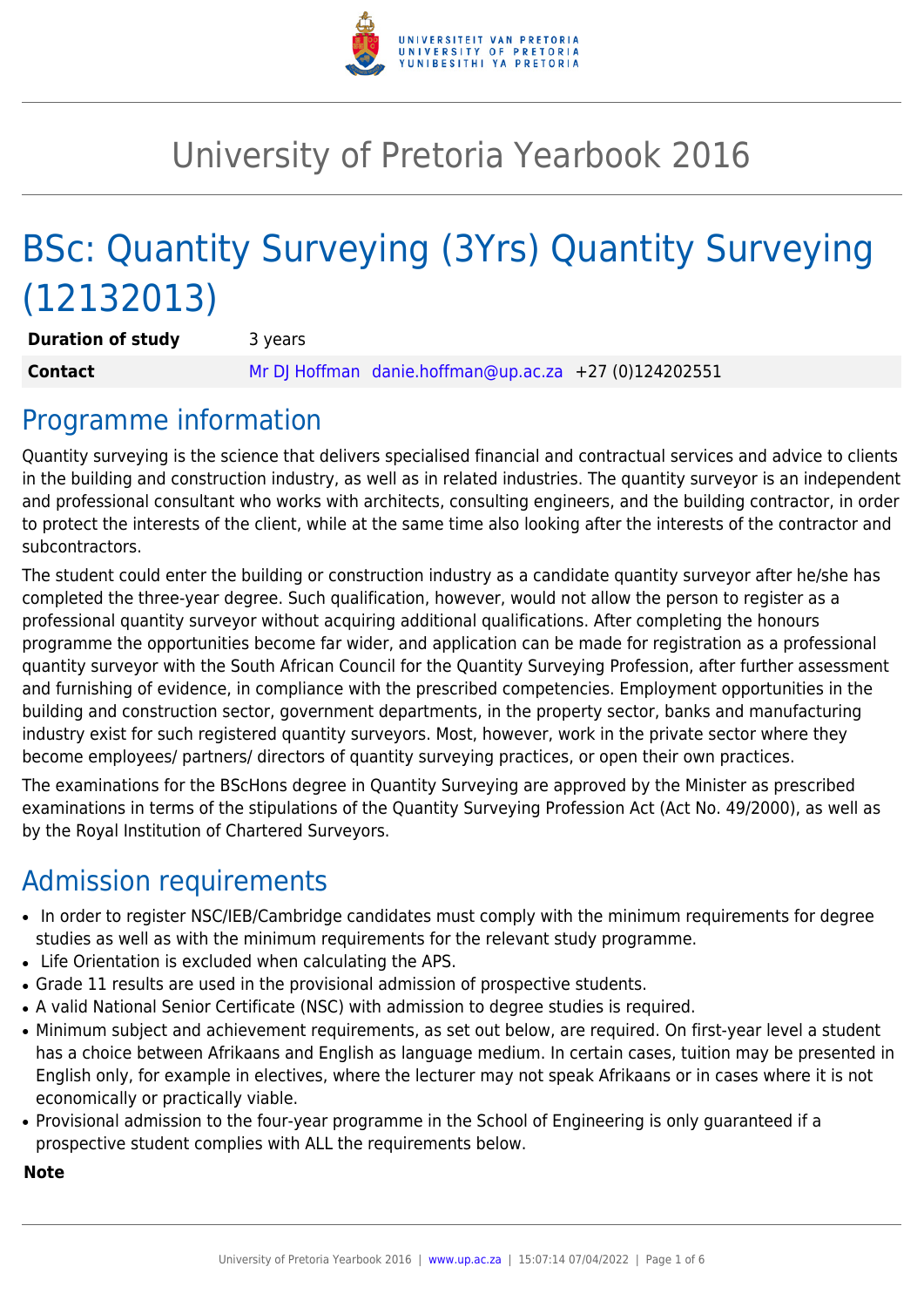

Candidates who do not comply with the minimum requirements, set out above, but who have obtained a minimum APS of 30, an achievement level of 5 for English or Afrikaans, 6 for Mathematics and 5 for Physical Science, will be considered for provisional admission to either the four-year programme or the ENGAGE programme based on the results of the compulsory NBT.

Admission to ENGAGE in the School of Engineering will be determined by the results of the NBT, NSC results, an achievement level of 5 in Mathematics and 4 in Physical Science, as well as an achievement level of 4 in Afrikaans or English, together with an APS of 25.

Students may apply directly to be considered for the ENGAGE programme.

| Minimum requirements for 2016 |  |                                                                                 |  |              |  |  |  |                                                    |                |          |           |     |
|-------------------------------|--|---------------------------------------------------------------------------------|--|--------------|--|--|--|----------------------------------------------------|----------------|----------|-----------|-----|
| Achievement level             |  |                                                                                 |  |              |  |  |  |                                                    |                |          |           |     |
| Afrikaans or English          |  |                                                                                 |  | ∥Mathematics |  |  |  | Physical Sciences                                  |                |          |           | APS |
|                               |  | NSC/IEB  HIGCSE  AS-Level  A-Level  NSC/IEB  HIGCSE  AS-Level  A-Level  NSC/IEB |  |              |  |  |  |                                                    | <b>IHIGCSE</b> | AS-Level | llA-Level |     |
|                               |  |                                                                                 |  |              |  |  |  | Accounting  Accounting  Accounting  Accounting  30 |                |          |           |     |

### Other programme-specific information

**Please Note:** Students with Maths 4, should take STK 113 and STK 123 (instead of STK 110) during their first year of study and STK 120 during their second year of study.

The degree is awarded if all the prescribed modules have been passed.

# Promotion to next study year

#### i. **Promotion to the second semester of the first year and to the second year of study**

- a. A newly registered first-year student who failed all the prescribed modules for the programme at the end of the first semester shall not be readmitted to the School for the Built Environment in the second semester.
- b. A student who complies with all the requirements of the first year of study, or has at least obtained 110 credits, is promoted to the second year of study.
- c. A student who has not obtained at least 70% of the credits of the first year of study after the November examinations must reapply for admission should he/she intend to continue with his/her studies. Written application must be submitted to the student administration of the School for the Built Environment no later than 12 January. Late applications will be accepted only in exceptional circumstances after approval by the Dean and conditions of readmission as determined by the admissions committee shall apply should first-year students be readmitted.
- d. Students who have not passed all the prescribed modules of the first year of study, as well as students who are readmitted in terms of (c) must register for the outstanding modules of the first year.
- e. A student who is repeating his/her first year, may, on recommendation of the relevant head of department and with the approval of the Dean, be permitted to enrol for modules of the second year of study in addition to the first-year modules which he or she failed, providing that he or she complies with the prerequisites for the second-year modules and that no timetable clashes occur. The number of credits per semester for which a student registers may not exceed the prescribed number of credits per semester by more than 16 credits.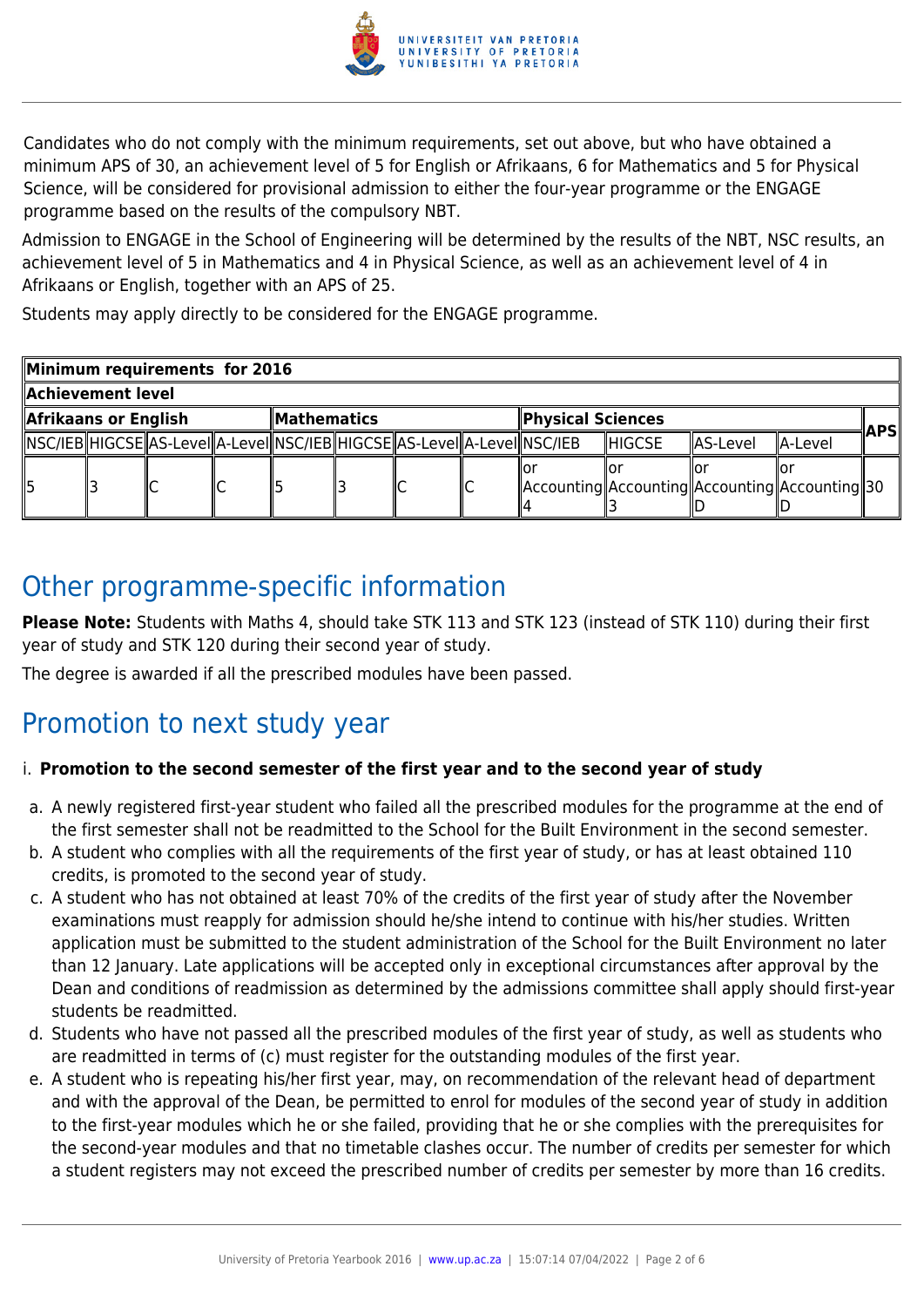

#### ii. **Promotion to the third year of study**

- a. A student who complies with all the requirements of the second year of study, or has at least obtained 230 credits, is promoted to the third year of study.
- b. The Dean may, on the recommendation of the Head of Department, allow a student, who qualifies for promotion to a subsequent year of study, but who has not passed all the modules of that year, to carry over those modules to the next or a later year.
- c. The number of credits per semester for which a student registers may not exceed the prescribed number of credits per semester by more than 16 credits.
- d. A student who complies with all the requirements for the degree with the exception of one year module or two semester modules, in which a final mark of at least 40% has been obtained, may be admitted to a special examination in the module(s) concerned, at the start of the ensuing semester.
- e. (e) On the recommendation of the Head of Department, the Dean may in exceptional circumstances deviate from the abovementioned stipulations, provided that no timetable clashes occur.

## Pass with distinction

The degree is conferred with distinction on a student:

- i. if no module of the second and third study year was repeated and a weighted average of at least 75% was obtained in one year in all the modules (excluding JCP 201), of the final study year;
- ii. the degree programme was completed within the prescribed three study years, and the final study year modules were passed on first registration without any supplementary or special examinations.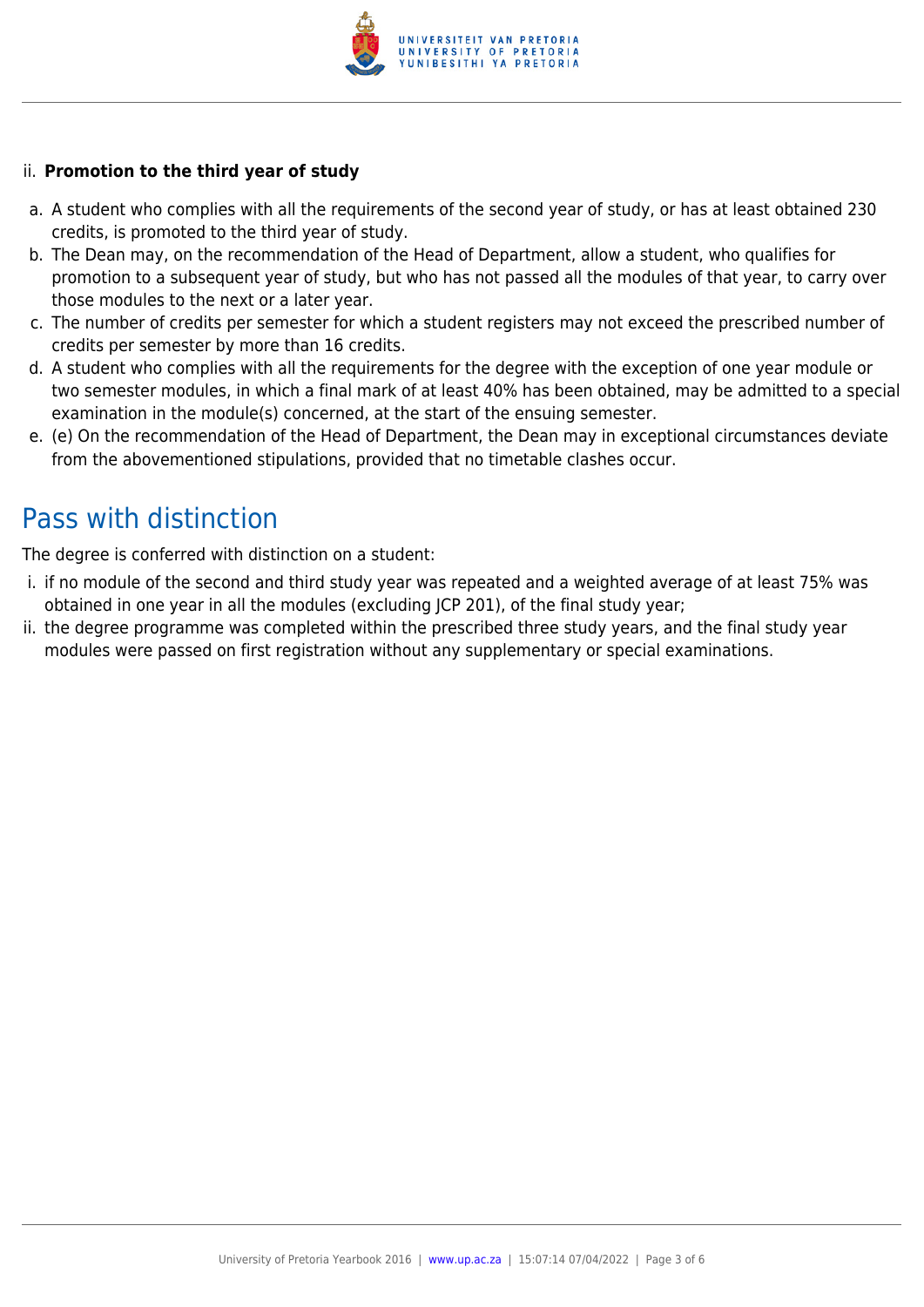

## Curriculum: Year 1

#### **Minimum credits: 137**

### **Fundamental modules**

[Academic information management 101](https://www.up.ac.za/yearbooks/2016/modules/view/AIM 101) (AIM 101) - Credits: 6.00 [Academic literacy for Construction Economics 122](https://www.up.ac.za/yearbooks/2016/modules/view/ALL 122) (ALL 122) - Credits: 6.00 [Academic orientation 112](https://www.up.ac.za/yearbooks/2016/modules/view/UPO 112) (UPO 112) - Credits: 0.00

### **Core modules**

[Building organisation 121](https://www.up.ac.za/yearbooks/2016/modules/view/BGG 121) (BGG 121) - Credits: 3.00 [Building drawings 111](https://www.up.ac.za/yearbooks/2016/modules/view/BOU 111) (BOU 111) - Credits: 6.00 [Building drawings 121](https://www.up.ac.za/yearbooks/2016/modules/view/BOU 121) (BOU 121) - Credits: 6.00 [Building science 110](https://www.up.ac.za/yearbooks/2016/modules/view/BWT 110) (BWT 110) - Credits: 9.00 [Building science 120](https://www.up.ac.za/yearbooks/2016/modules/view/BWT 120) (BWT 120) - Credits: 9.00 [Economics 110](https://www.up.ac.za/yearbooks/2016/modules/view/EKN 110) (EKN 110) - Credits: 10.00 [Economics 120](https://www.up.ac.za/yearbooks/2016/modules/view/EKN 120) (EKN 120) - Credits: 10.00 [Building services 112](https://www.up.ac.za/yearbooks/2016/modules/view/GBD 112) (GBD 112) - Credits: 6.00 [Building services 122](https://www.up.ac.za/yearbooks/2016/modules/view/GBD 122) (GBD 122) - Credits: 6.00 [Quantities 101](https://www.up.ac.za/yearbooks/2016/modules/view/HVH 101) (HVH 101) - Credits: 24.00 [History of the environment 122](https://www.up.ac.za/yearbooks/2016/modules/view/OMG 122) (OMG 122) - Credits: 6.00 [Introduction to structures 110](https://www.up.ac.za/yearbooks/2016/modules/view/SKE 110) (SKE 110) - Credits: 9.00 [Structures 120](https://www.up.ac.za/yearbooks/2016/modules/view/SKE 120) (SKE 120) - Credits: 9.00 [Precalculus 133](https://www.up.ac.za/yearbooks/2016/modules/view/WTW 133) (WTW 133) - Credits: 8.00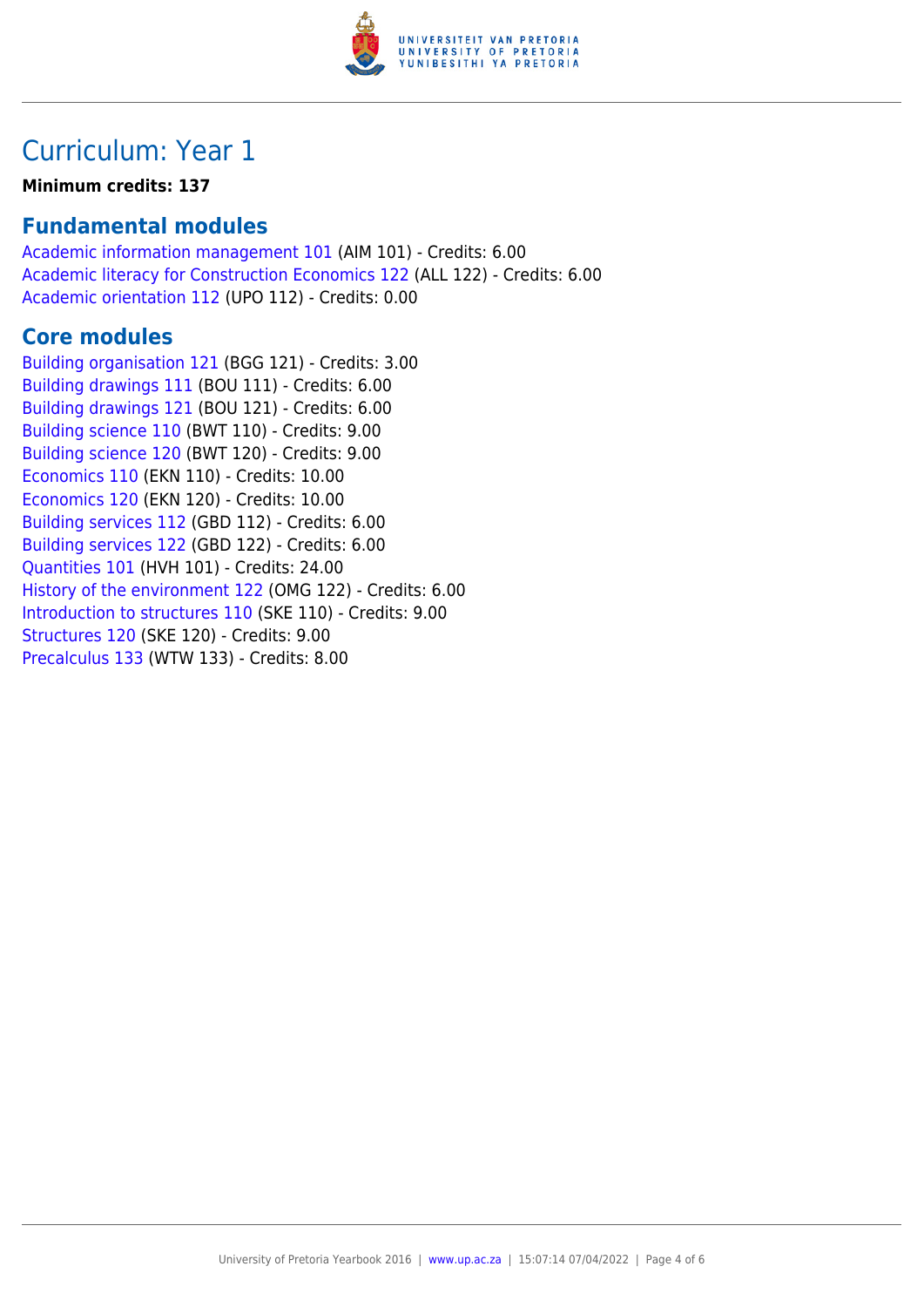

### Curriculum: Year 2

#### **Minimum credits: 130**

### **Core modules**

[Building science 210](https://www.up.ac.za/yearbooks/2016/modules/view/BWT 210) (BWT 210) - Credits: 9.00 [Building science 220](https://www.up.ac.za/yearbooks/2016/modules/view/BWT 220) (BWT 220) - Credits: 9.00 [Financial management 110](https://www.up.ac.za/yearbooks/2016/modules/view/FBS 110) (FBS 110) - Credits: 10.00 [Financial management 120](https://www.up.ac.za/yearbooks/2016/modules/view/FBS 120) (FBS 120) - Credits: 10.00 [Building services 211](https://www.up.ac.za/yearbooks/2016/modules/view/GBD 211) (GBD 211) - Credits: 6.00 [Quantities 200](https://www.up.ac.za/yearbooks/2016/modules/view/HVH 200) (HVH 200) - Credits: 24.00 [History of the environment 224](https://www.up.ac.za/yearbooks/2016/modules/view/OMG 224) (OMG 224) - Credits: 6.00 [Reinforced concrete structures 210](https://www.up.ac.za/yearbooks/2016/modules/view/SKE 210) (SKE 210) - Credits: 9.00 [Civil engineering services 220](https://www.up.ac.za/yearbooks/2016/modules/view/SKE 220) (SKE 220) - Credits: 9.00 [Statistics 110](https://www.up.ac.za/yearbooks/2016/modules/view/STK 110) (STK 110) - Credits: 13.00 [Statistics 161](https://www.up.ac.za/yearbooks/2016/modules/view/STK 161) (STK 161) - Credits: 6.00 [Site surveying 213](https://www.up.ac.za/yearbooks/2016/modules/view/TRN 213) (TRN 213) - Credits: 12.00 [Building services 221](https://www.up.ac.za/yearbooks/2016/modules/view/GBD 221) (GBD 221) - Credits: 6.00